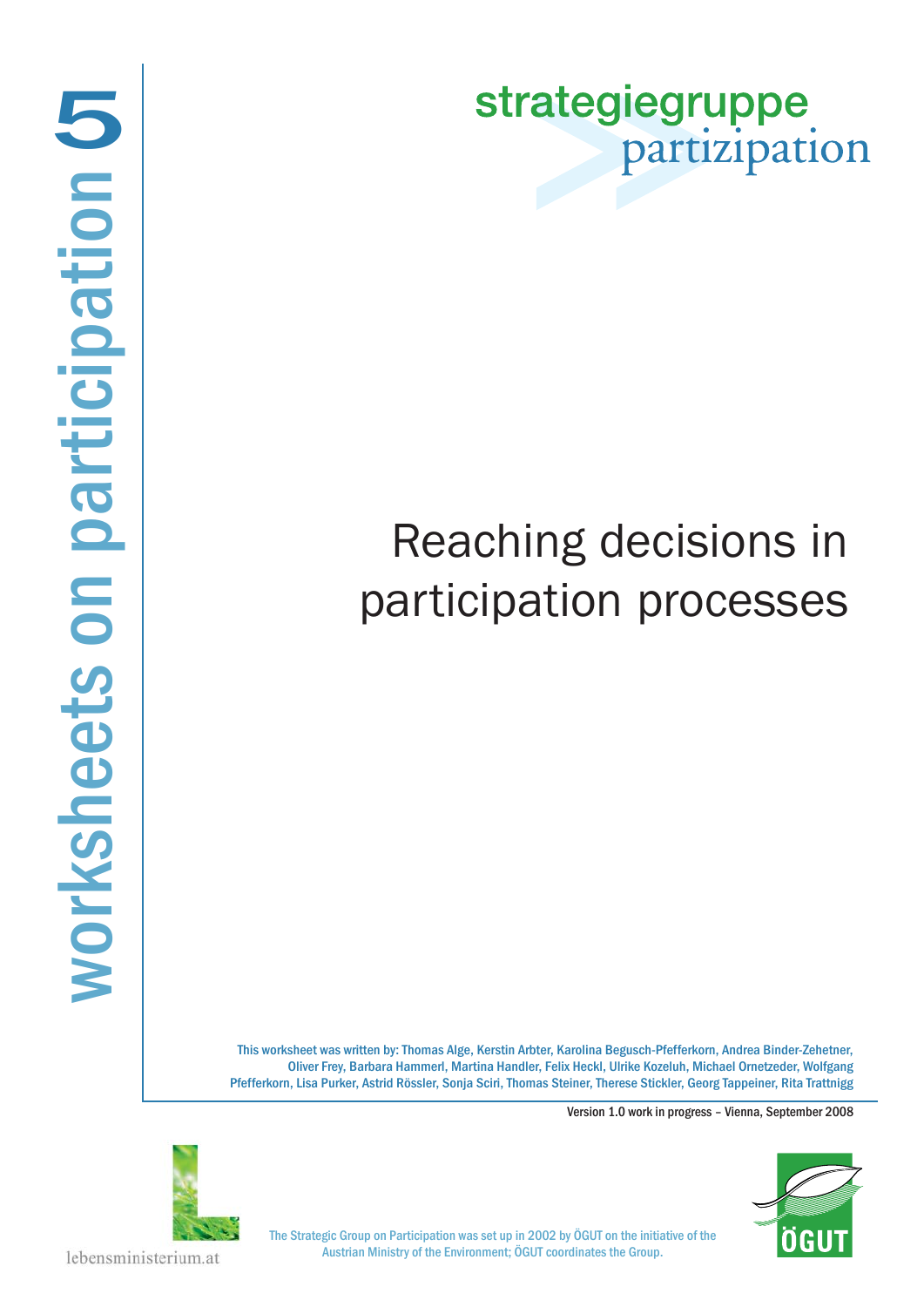

# Reaching decisions in participation processes

How are decisions reached in participation processes? Is one particular way of reaching a decision superior to all others? What effect does the way selected have on the process, and on the type and the quality of the decision and the outcome? These are the questions which this worksheet starts from.

The worksheet is addressed to anyone interested in participation. It is meant to

- > heighten awareness of how far-reaching the influence of the decision procedure selected is,
- > present the various different ways of reaching a decision, with their respective advantages and disadvantages,
- > simplify the task of choosing the most suitable procedure for the case in question, and
- > help in preparing decision-reaching in participation processes.

The issue of how decisions are reached is one of the central issues in democracy. In democratic systems, as in public participation processes, important preliminary decisions need to be taken about the overall framework, about the structure of the process and about powers of decision before a start is made on working toward the actual decision at issue. Given that these preliminary decisions influence the process and its outcome, it is well worth giving some thought to the following questions, which should be openly formulated:

- > Who decides who is entitled to decide?
- > Who decides what is to be decided?
- > Who decides how the decision is to be reached?

## Ways of reaching a decision ...

... are numerous. Depending on the specific issue, the persons or groups taking part, time, place and other resources needed (e.g. the social and cognitive skills of the participants), various different ways of reaching a decision may be suitable for the actual situation.

The process of reaching a decision always involves a preparatory stage – which may be more or less extensive – and the actual decision.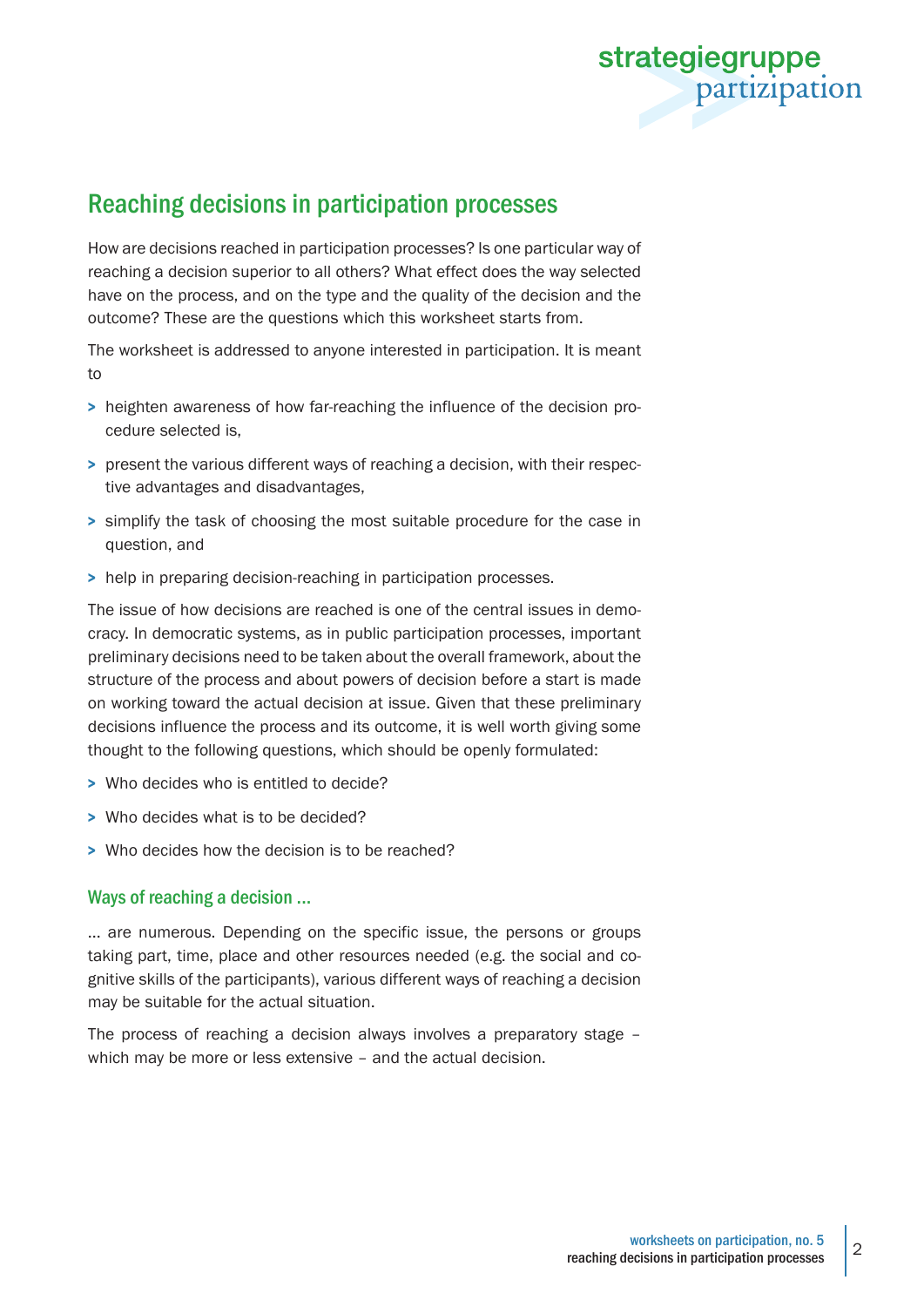

Three general categories<sup>1</sup> can be distinguished:

- > Majority decisions
- > Consensus or compromise decisions
- > Decision by lot or other random procedures (actually among the oldest democratic methods of reaching a decision<sup>2</sup> - not discussed here, though).

The various possible ways of reaching a decision must be clear before their respective advantages and disadvantages can be weighed up and the most suitable method for a particular situation selected. The choice has to be made anew whenever a decision is to be taken. It is therefore possible that various different methods (or some combination of them) are appropriate at successive stages of a decision-making process.

# Majority decisions

In parliamentary democracies majority decisions are the norm and generally highly regarded. The underlying assumption here is that the majority can take binding decisions for an entire group or community. In participation processes majority decisions are called for particularly in cases where a choice between alternatives in a given area must be made without delay – a great advantage when definite action is called for. There are various ways of specifying these alternatives to start with: for instance, a person or a committee can be empowered to define them, or they may emerge as the result of previous negotiations between all those involved.

As a rule majority decisions involve choosing between two alternatives at a particular point in time (i.e. yes/no or either/or). But the choice can be between several alternatives instead, to be arranged in order of preference (A ahead of B and C, say). What majority decisions cannot provide is the further development of the issue and/or the modification of alternatives at the moment of decision, even if the problem in question is not dealt with adequately as a result. At votes and elections the participants cannot negotiate or strike bargains with each other – that would require a communicative process. The alternatives to be chosen between can be modified only after the decision has been taken (e.g. so as to take another vote subsequently). By contrast, with consensus or compromise decisions (where the participants communicate with each other in the immediate decision-taking situation) the various possible solutions can be adapted in discussion to take any new insights into account.

 $1$  This worksheet is focused on ways of reaching decisions in groups; so it does not cover "authoritarian"

decisions taken by a single person empowered to do so.<br><sup>2</sup> In the ancient Athenian democracy political office was assigned by lot; this method was regarded as more democratic than election, because any (male) citizen who satisfied the basic requirements for office had the same chance of being selected.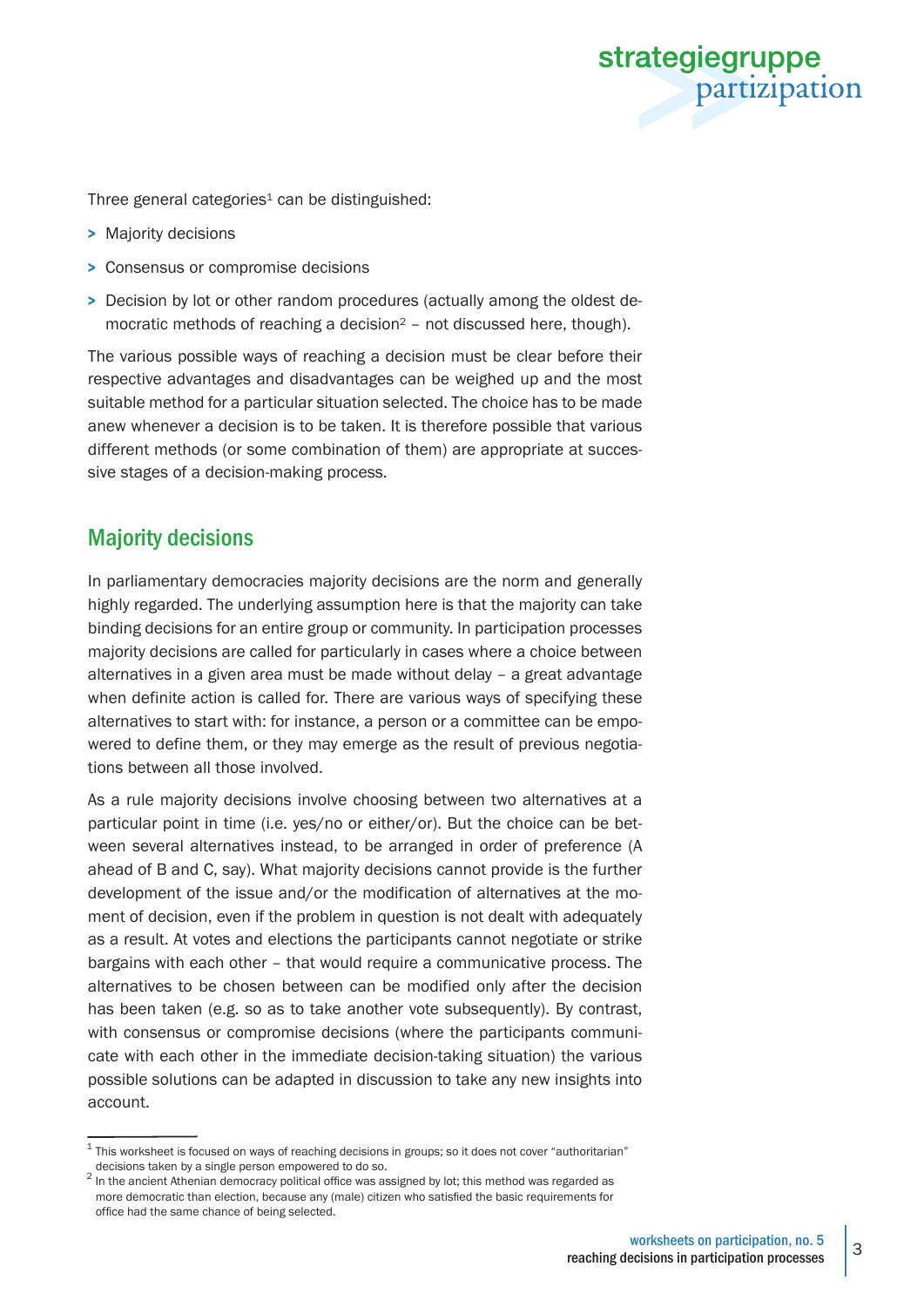

#### Majority decisions:

#### **Pro**

- > Quick decisions are possible
- > A large number of participants can be accommodated
- > The method can contribute to democratic stability and avoid deadlock
- > The participants do not need the ability to put themselves in other people's shoes

#### **Contra**

- > At the time of decision participants cannot negotiate with each other (only beforehand)
- > The wishes of minorities may be ignored
- > Only yes/no or either/or decisions are possible

Majority decisions have another disadvantage: they are reached at the expense of a minority, so they tend to undermine distributive justice. The principle of majority voting can thus deepen the gulf between the majority whose preference carries the day and those whose vote has no effect because they are in the minority. One can compensate for this by means of rules about minimum levels of participation (e.g. a quorum of at least one third of the participants) and about supermajorities (e.g. a two-thirds majority)<sup>3</sup>. Other mechanisms to check majority decisions, such as a veto, have a purely reactive function.

Votes and elections are obvious examples of majority decisions. Some people see majority decisions as a stopgap, or as less democratic than communicative ways of reaching a decision (involving consensus or compromise). In some situations requiring a decision majority voting is the procedure of choice, particularly in cases where a decision is needed without delay even if a large number of people are entitled to share in the decision. Majority voting guarantees that decisions can be reached, and counts as a mainstay and yardstick of stability in a democracy.

# Consensus or compromise decisions

Methods of taking decisions aimed at reaching a consensus or compromise necessarily involve a process of communicative negotiation on the way to the decision. The idea is to use methods of promoting an exchange of information and communication between the agents participating so as to give everyone a say and a balanced share of influence, and thus achieve as much distributive justice as possible between majorities and minorities.

 $3$  The various forms of proportional representation are also attempts to achieve more distributive justice.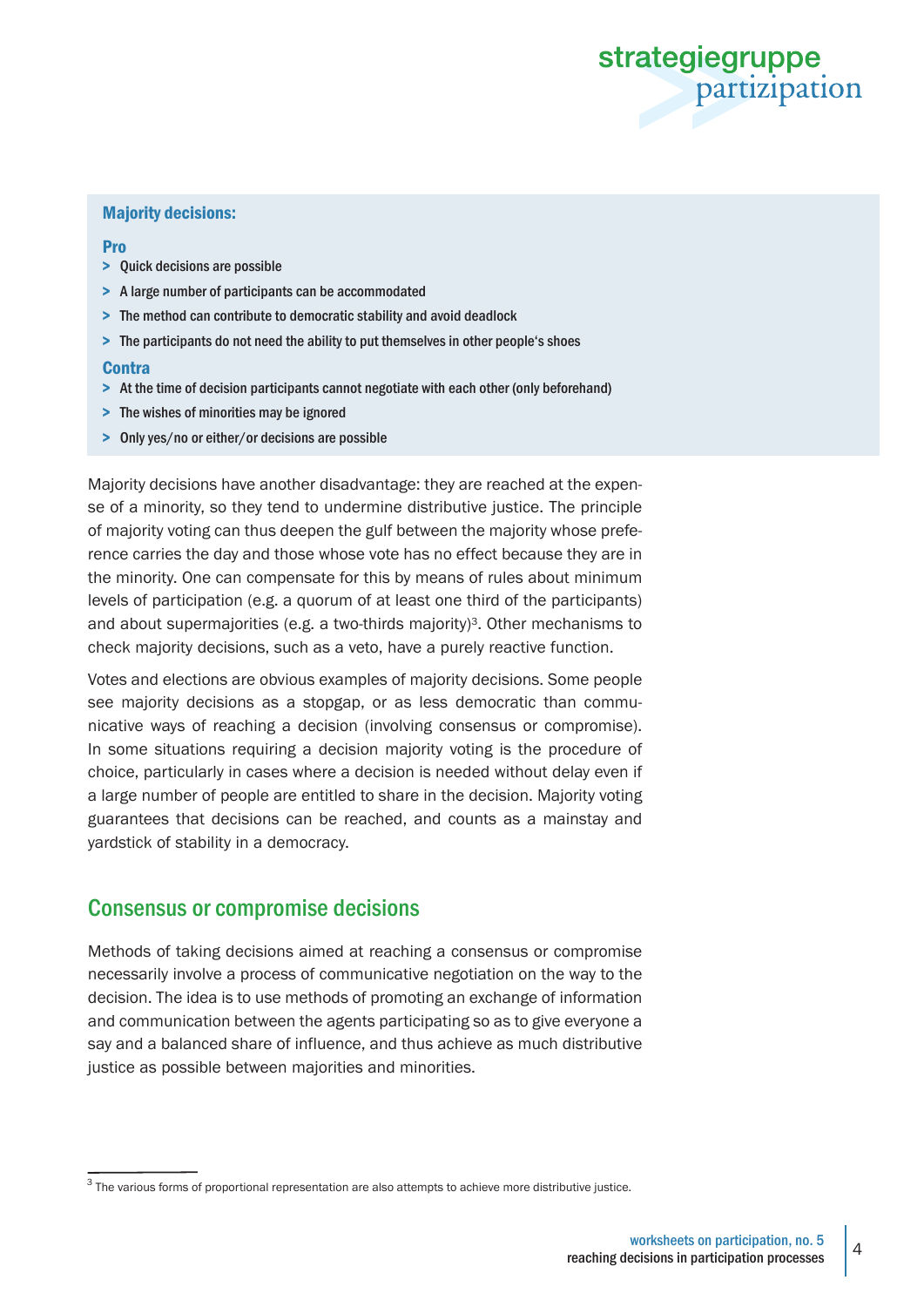

#### Compromise und Consensus4:

- Consensus (from Latin consentire = agree) is an agreement resulting from a negotiating process. Consensus presupposes that all members of a group agree to a result without (concealed or open) opposition, and that they all see this result as a gain/as positive, without frustration or disappointment. In the search for a consensus not only standpoints, but also the interests and needs behind these are examined. Only if all the participants understand each other's interests and needs can they revise their standpoints and thus become open for new options. The advantage of the consensus approach is that every single voice must be listened to. In many cases, though, this approach requires time-consuming discussions – and individual participants can stymie the process.
- A Compromise is an agreement reached by each side waiving some of its demands. In some circumstances a compromise may be the preferred solution, e.g. if time and money are in short supply. If the problem in question has been thrashed out to a point where all the participants agree to a joint decision, and are able and willing to give objective reasons for and justify it, even if some measure of dissent remains, this can legitimately be called a "fair and reasonable compromise". On the other hand, if the compromise adopted results from one side giving way – frequently after prolonged conflict or in the case of unequal opponents – it will turn out to be an "uneasy compromise", that usually soon breaks down.

Consensus or compromise decisions are feasible only if the participants examine others' interests and needs without prejudice ("looking behind conflicting standpoints"). This presupposes that the participants are able and willing to recognize other people's (including their opponents') points of view as justified and to understand these. This can lead to the people involved in a conflict seeing themselves no longer as opponents, but as ensnared in a shared dilemma that can be resolved only by joint efforts.

Various different methods can be employed to prepare the way to the decision, such as: consensus conference, citizen jury, focus group, future workshop, scenario process or mediation. Within the framework of communicative methods ancillary techniques<sup>5</sup> can be used to objectify and structure the preparation phase (e.g. assessment procedures, cost-benefit analysis, decision trees/matrices, portfolio analysis, simulation etc.). The decision is reached by all participants agreeing to a solution jointly developed in the communication process (consensually or as a compromise).

Reaching a decision by means of communicative methods has the advantage that the participants can explain, give reasons for and/or justify their standpoints, thus making the interests behind these clear; in the ideal case the preparatory phase and the process of resolving the conflict or solving the problem can then lead on to consensual decisions.

<sup>&</sup>lt;sup>4</sup> Adapted from the Wikipedia definition during the Strategic Group's discussions.

<sup>5</sup> See the methods listed under www.partizipation.at/methods.html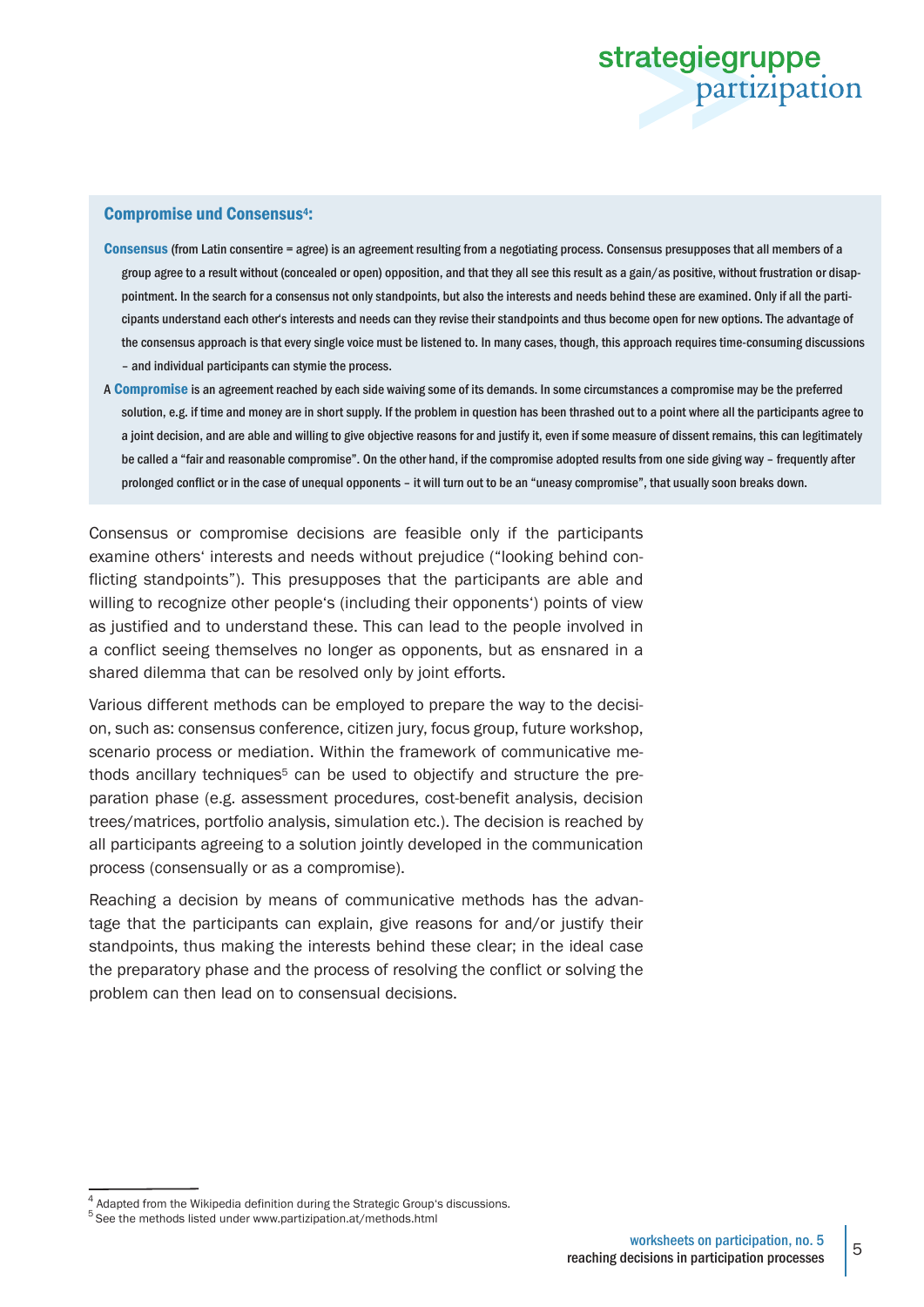

#### Consensus and compromise decisions:

#### Pro

- > Different opinions and preferences can be taken into account
- > Both/and and if/then decisions (as opposed to yes/no and either/or decisions) are possible
- > The subject matter can be extended and extra time can be taken
- > Striking a bargain to balance conflicting interests consolidates democracy

#### **Contra**

- > The approach works only if the participants have the social and cognitive skills needed for discourse and are capable of adopting a perspective other than their own
- > The preparatory phase consumes a lot of resources

But there are also obvious disadvantages: communicative methods require specific social and cognitive skills and endowment with resources on the part of those involved, and they also take time. It may well be that the amount of time, the financial resources and the skills (willingness to put one's cards on the table, ability to articulate one's interests etc.) needed for a consensus-oriented, dialogue-centred way of reaching a decision are simply not available in a given case. Another point: the consensus or compromise approach arouses expectations<sup>6</sup> which it may be impossible to fulfil<sup>7</sup>, in which case serious participants in a decision-reaching process will feel frustrated<sup>8</sup>. This hazard can be dealt with before a participation process begins, by defining the process framework and informing all participants of it; this will involve answering questions such as "What happens if no consensus or compromise is achieved within the time available?" and "How much scope is there for consensual decisions to make a real difference?"

## Summary

In the course of a participation process it may make sense to employ majority voting for some decisions and aim for a consensus or compromise on others – particularly if decisions of differing scope are involved. The respective advantages and disadvantages of the various ways of reaching a decision must be weighed up and the most suitable method for a particular situation selected. Majority decisions are in principle no less democratic than a consensus-oriented, dialogue-centred way of reaching a decision, which may – if expectations are too high, or willingness to reach agreement is missing – fail to produce any result at all.

 $6$  Cf. Worksheet no. 6, "coping with expectations in participation processes"

 $^7$  The so-called "Achilles' heel of democracy", exemplified by the tension between individual interests and the common weal, or between majority and minority interests etc. This means that no decision procedure can sidestep these central paradoxes of democracy and guarantee that the process of reaching a

decision will produce a good result.<br><sup>8</sup> Cf. Worksheet no. 3, "limits of and obstacles to participation; the possible misuse of participation processes" and no. 6, "coping with expectations in participation processes"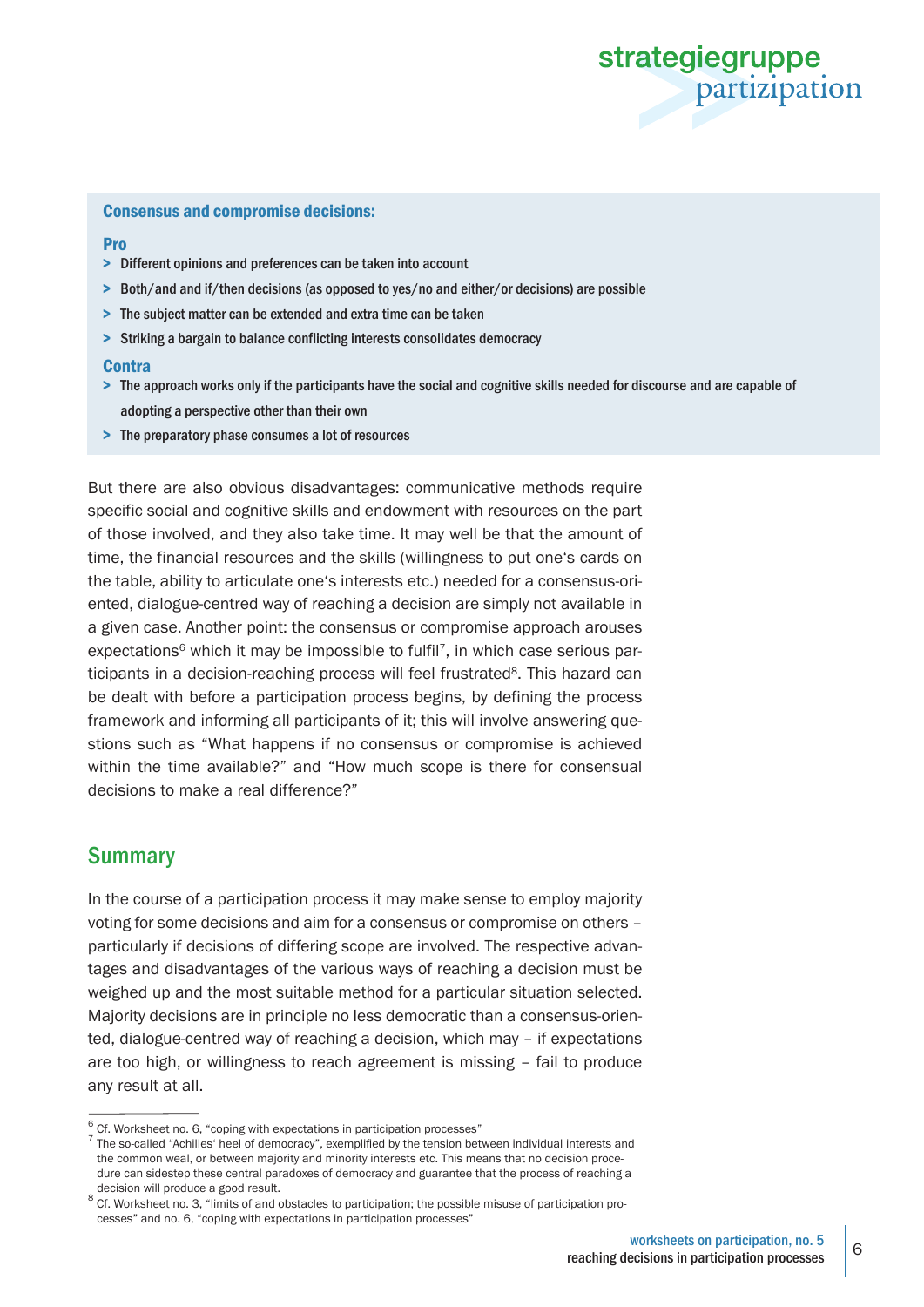

# Ways of reaching a decision in practice

## Strategic environmental assessment (SEA) of the Vienna Waste Management Plan 2007

To carry out the SEA of the Vienna Waste Management Plan 2007 a team was formed from representatives of the City of Vienna, environmental organizations and outside experts. This team was jointly responsible for drafting the Vienna Waste Management Plan 2007 and for drawing up the environmental report (SEA Round Table).

As regards reaching decisions, the following guiding principle was agreed: "As far as possible the SEA team takes decisions in consensus. Should no agreement be attainable on isolated aspects, the view of the majority and dissenting views and the reasons given for them will be documented. All organizations represented on the SEA team have equal rights. When polls are carried out on individual steps in the course of work, each organization has one vote."

The central decisions on (for instance) the goals of the Waste Management Plan, the planning alternatives to be investigated, the methods of assessment and finally the planning solution recommended were reached by consensus. Intensive discussion in the SEA workshops led to complete consensus within the SEA team on the overall result. Details (e.g. of the priorities applying to the measures planned) were settled by majority decision.

In the course of the SEA process a large number of major and minor decisions were to be reached by a group of around 25 persons; in this context a combination of consensus and majority decisions worked well.

### Mediation process Natura 2000 Verwall

The mediation process in Verwall (in Vorarlberg) was designed to resolve conflicts in connexion with designating a Natura 2000 zone. Over a period of just under one and a half years a team of 33 persons negotiated the basis for a zonal management plan.

The procedural rules for the mediation process specified that decisions were to be reached by consensus. In the course of the process it turned out that not all the various different interests involved could be reconciled. The participants therefore resolved to issue a consensus report at the end of the process, in which the main points agreed were listed – this report ran to 35 pages – and to record in a separate report all the issues on which no agreement was reached during the process.

The fact that the negotiators freed themselves from the constraint of being committed to reach agreement on every single issue was a great relief to all the participants, and made it possible to reach agreement on the bulk of the issues arising. Without a separate report on the unresolved issues it would not have been possible to produce the consensus report.

At the end of the process a monitoring group in which all the special-interest groups concerned are represented was set up. Since then this group has not only monitored progress in implementing the agreements, but has also been instructed to review the report on unresolved issues at the appropriate time and to see whether a consensus is now possible on individual aspects.